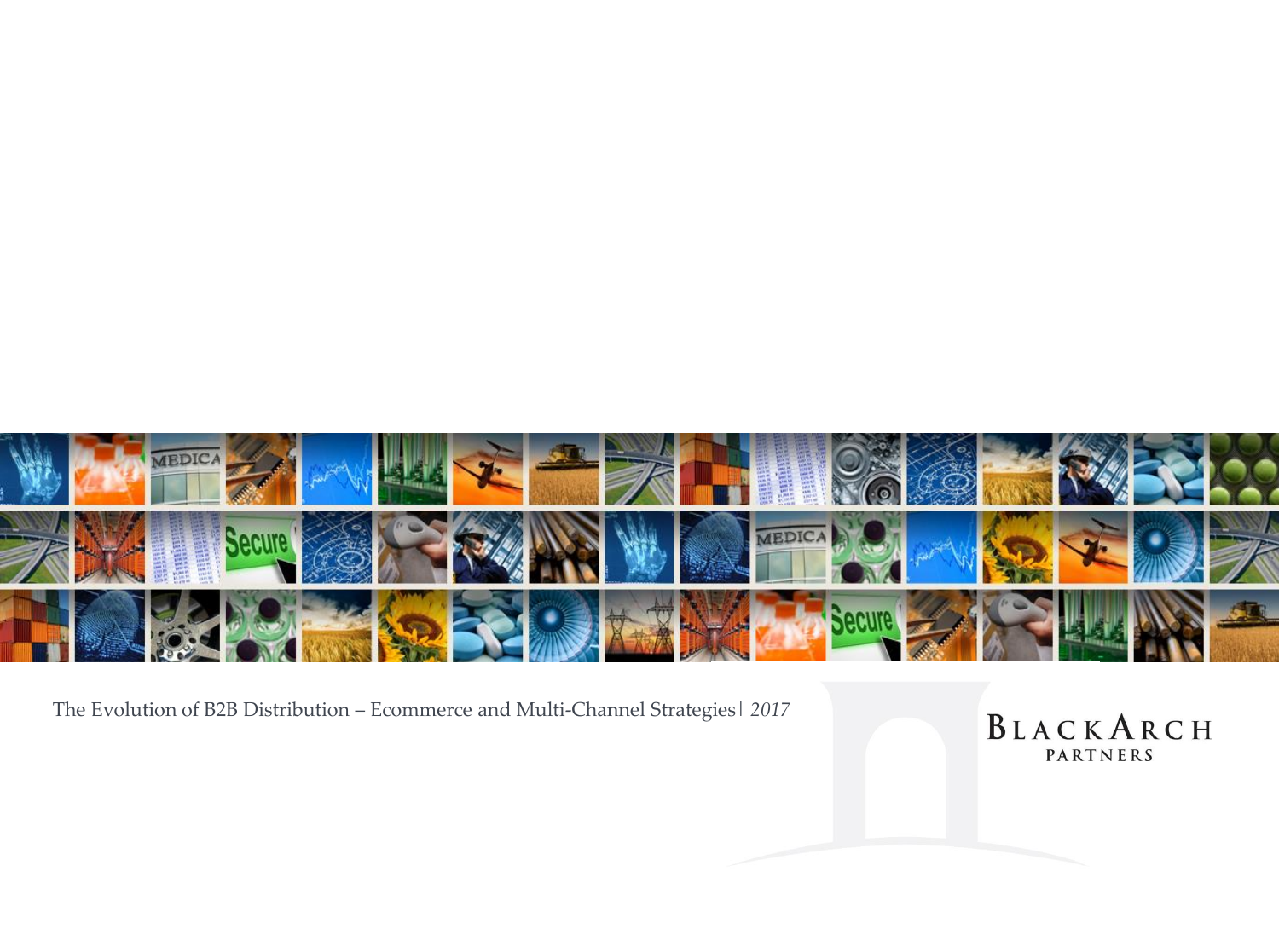# THE TRANSFORMATION OF B2B DISTRIBUTION

*Technology, ecommerce and customer expectations are dramatically changing the landscape of B2B distribution*



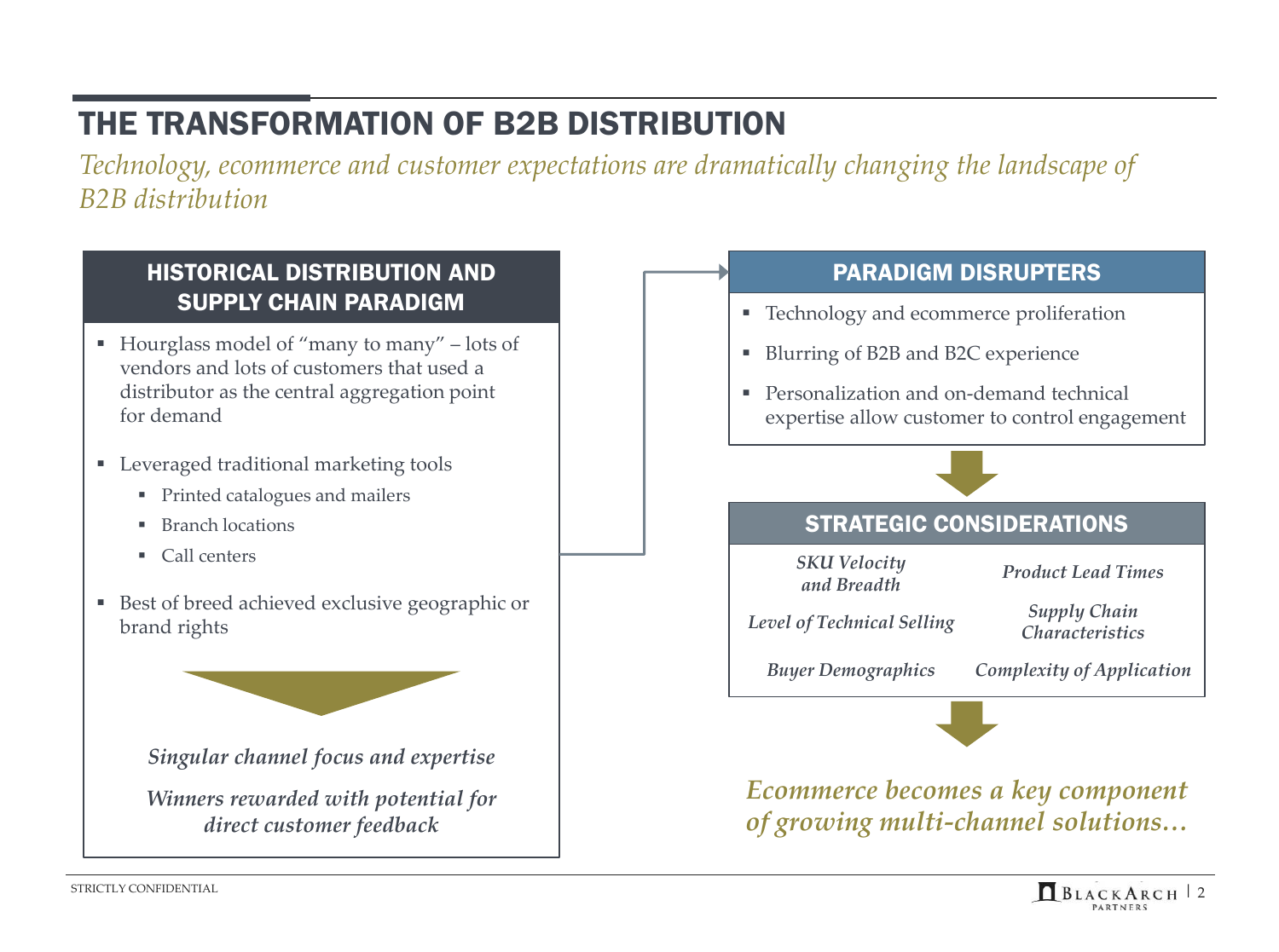### B2B DISTRIBUTION BY THE NUMBERS





About 50%

*of B2B customers will place the majority of their orders online within 3 years*

 $\begin{array}{c} \begin{array}{c} \begin{array}{c} \end{array} \\ \end{array}$  **68%** of B2B buyers are researching purchases via supplier websites

 $\rightarrow$  52% of B2B buyers use search engines to research purchases

 $\rightarrow$  24% of B2B Ecommerce traffic to come from mobile devices in coming years

### *ADAPTATION TO THE CUSTOMER*



*of B2B companies plan to change or upgrade their ecommerce platform by mid-2015*

*Significant investments are also being made in integrated ERP, CRM and inventory management systems* 

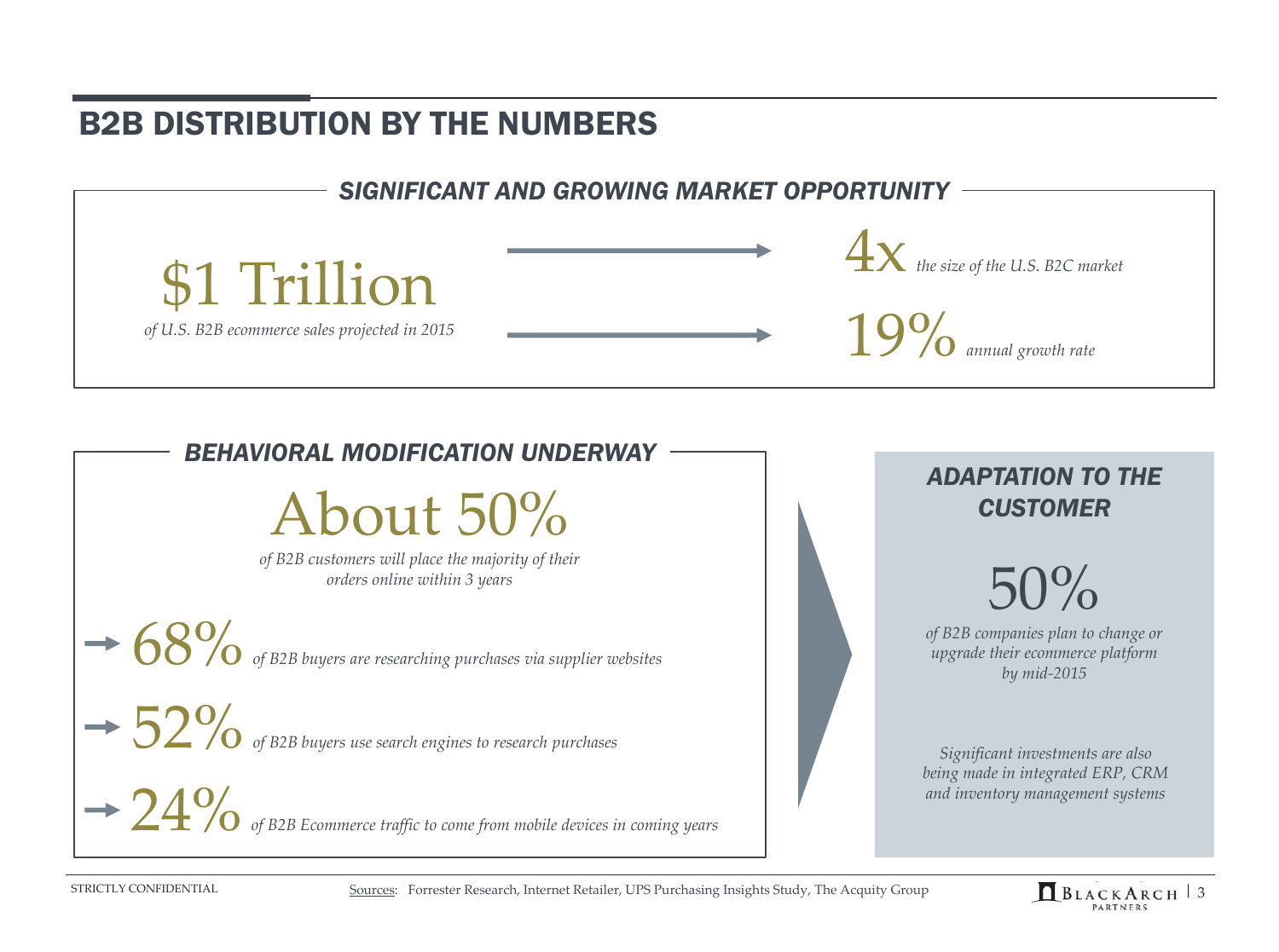# INDUSTRY PARTICIPANTS MULTI-CHANNEL DEPLOYMENT

*As the B2B landscape continues to shift, participants of all sizes and across all end markets are adapting*

#### MAINSTREAM OBSERVATIONS EXPERIENCE

**→ Ecommerce sales approaching**  $\frac{40\%}{6}$ *of company total*

- Significant investment in ecommerce including the release of a new website and accompanying mobile apps in 2013
- +1 million SKUs offered online (added 300,000+ to website in 2013)
- Approximately 700 branch locations worldwide
- Next-day delivery available to 99% of U.S. customers



→ *More than* 50% of total company sales *from Ecommerce*

- **Launched new, highly customized, ecommerce site** (MSCDirect.com) in 2014 with approximately 900,000 SKUs
- Growing focus on web-based marketing with the number of printed markets catalogues mailed decreasing ~10% in 2014

### **STAPLES**

- Moving to a fully-online model with limited branch locations
- Emphasis placed on B2B distribution element led by ecommerce platform and newly introduced Staples Exchange (allows merchants to offer products to Staples customers through its ecommerce channels)

*Successful ecommerce-oriented platforms* **PLASCO'N** 

**V\_Snap** 

Barcodesing

*Branch footprint with complementary web presence*





#### *PRIMARY INFLUENCERS:*

*Purchase Profile*

*Profitability*

*Product Attributes and Purchase Frequency*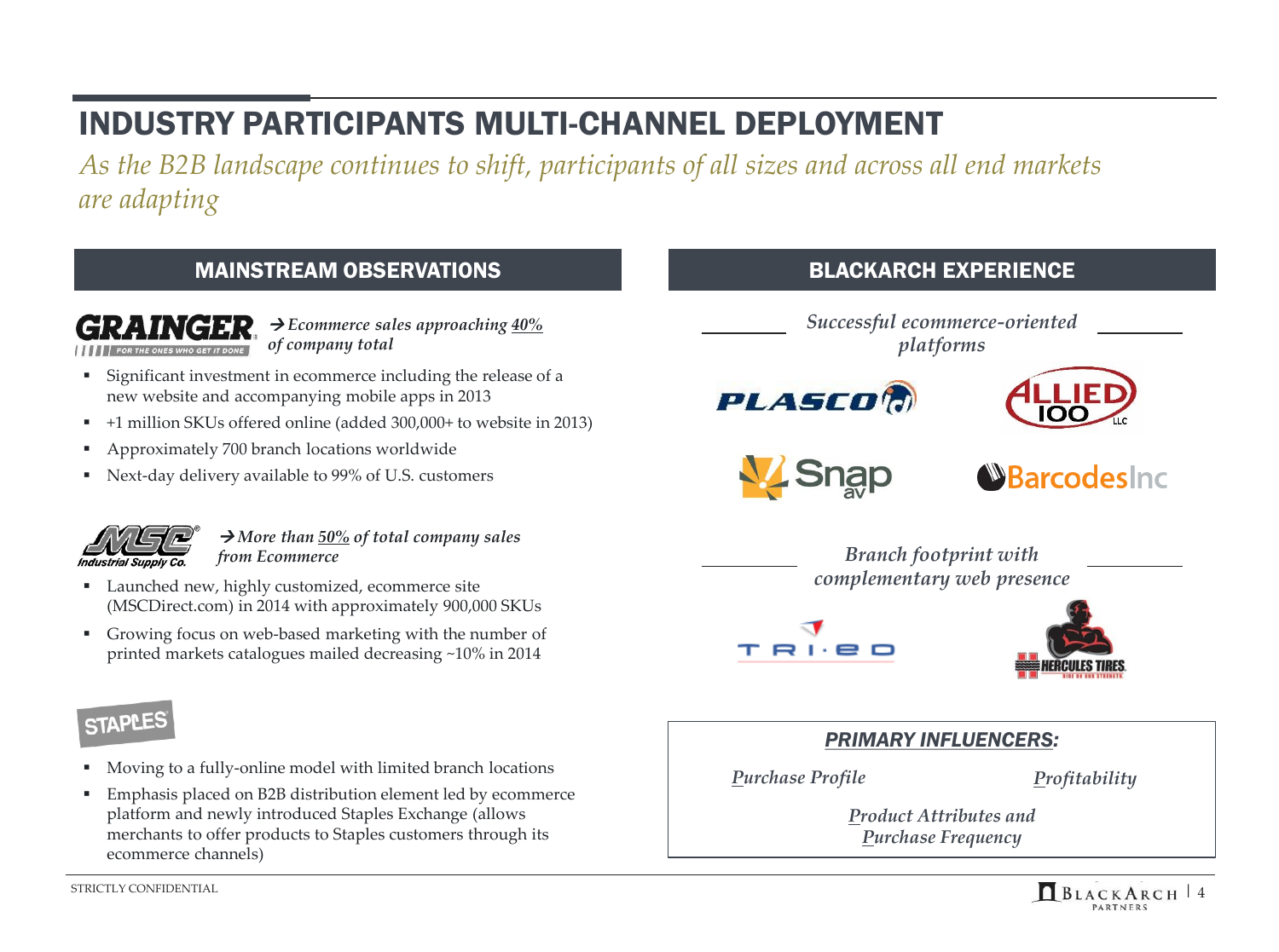### POTENTIAL OBSTACLE: COMPETING AGAINST AMAZONSUPPLY



- **AmazonSupply.com** threatens to disrupt the Wholesale & Distribution sector much like Amazon.com did the consumer retail sector
- Launched in April 2012 with 500,000 items, the site currently offers more than 2.2 million products covering 17 categories ranging from tools and home improvement to janitorial supplies
	- The average distributor, by comparison, offers approximately 50,000 products online
- Corporate buyers that enjoy their personal, B2C shopping experiences at Amazon.com are attracted to the similar features of Amazon B2B site (AmazonSupply.com) – inexpensive or free shipping, efficient ordering, astute recommendations and abundant reviews

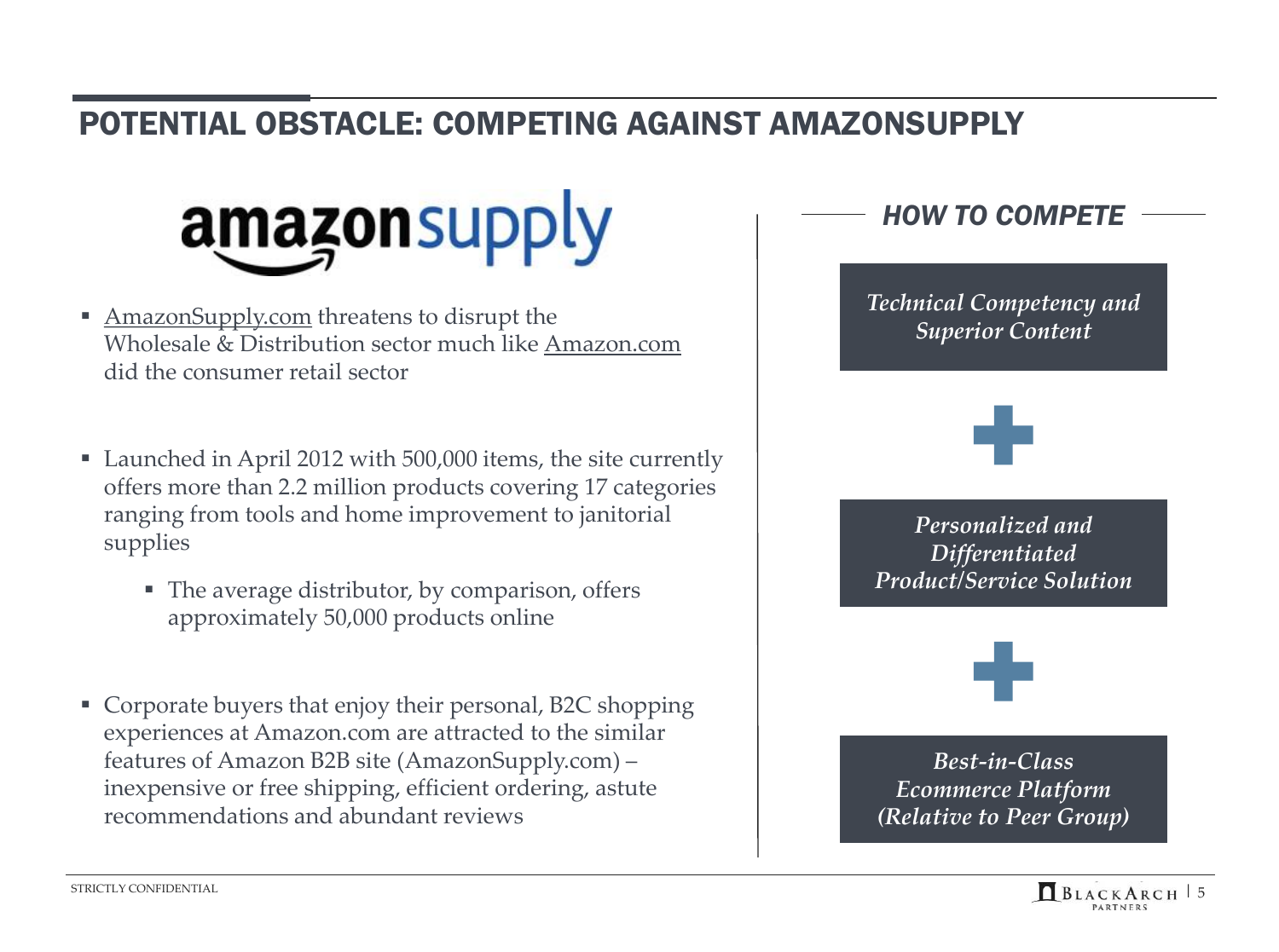# OPTIMIZING ECOMMERCE FOR B2B DISTRIBUTORS

*The development of a successful ecommerce platform is a perpetual process but offers a compelling payoff*

- Not all ecommerce platforms are created equal
- While many B2B companies recognize the importance of an ecommerce presence, their business model often requires more complex and dynamic interfaces with customer and suppliers vs. the typical B2C site
- The most successful are able to overcome these challenges and deliver an integrated, web-based solution



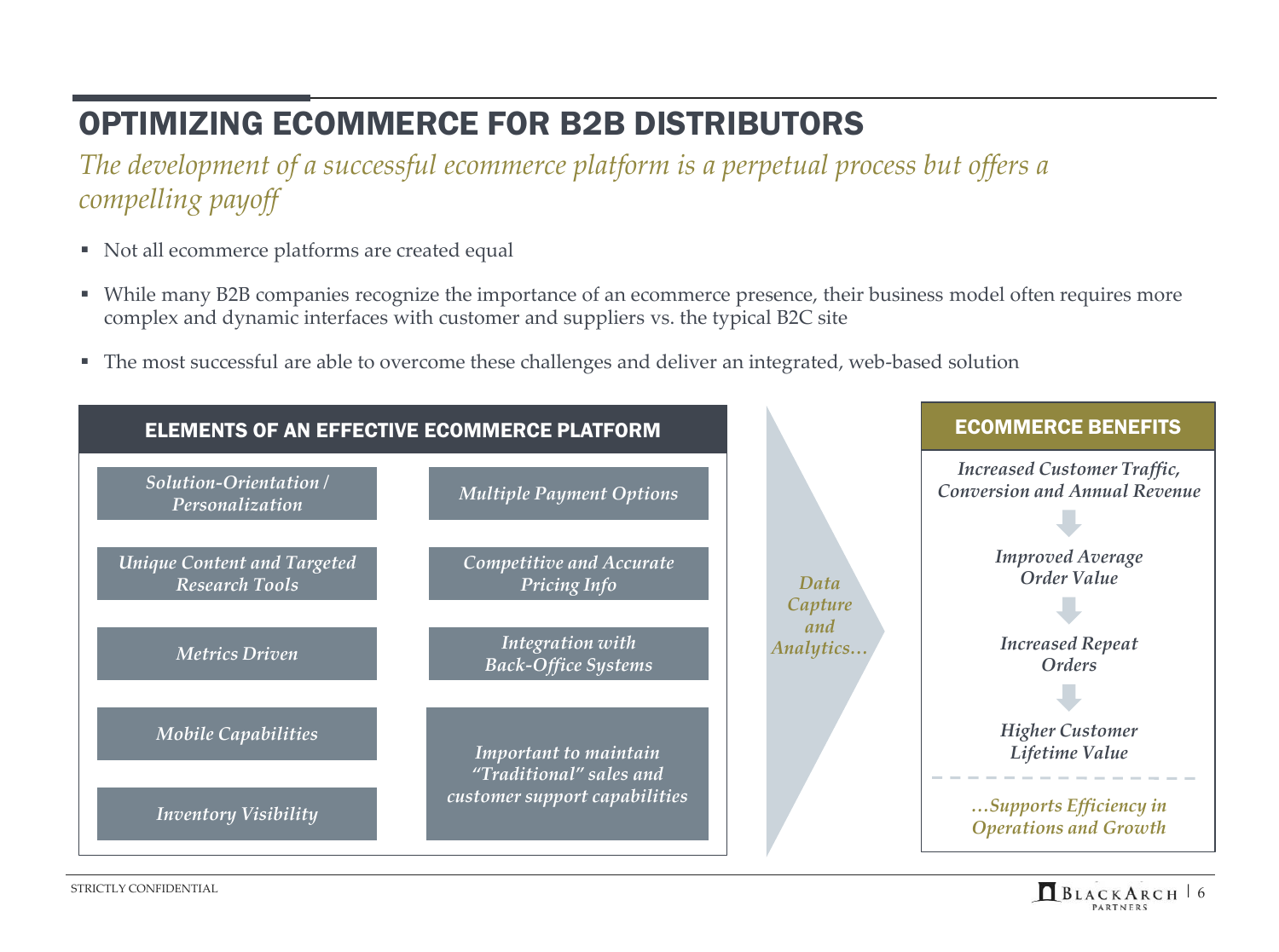### RISE OF THE MULTI-CHANNEL DISTRIBUTION MODEL

*Ecommerce provides an opportunity for a multi-channel platform to have a stickier customer and a more profitable business than its peer group*